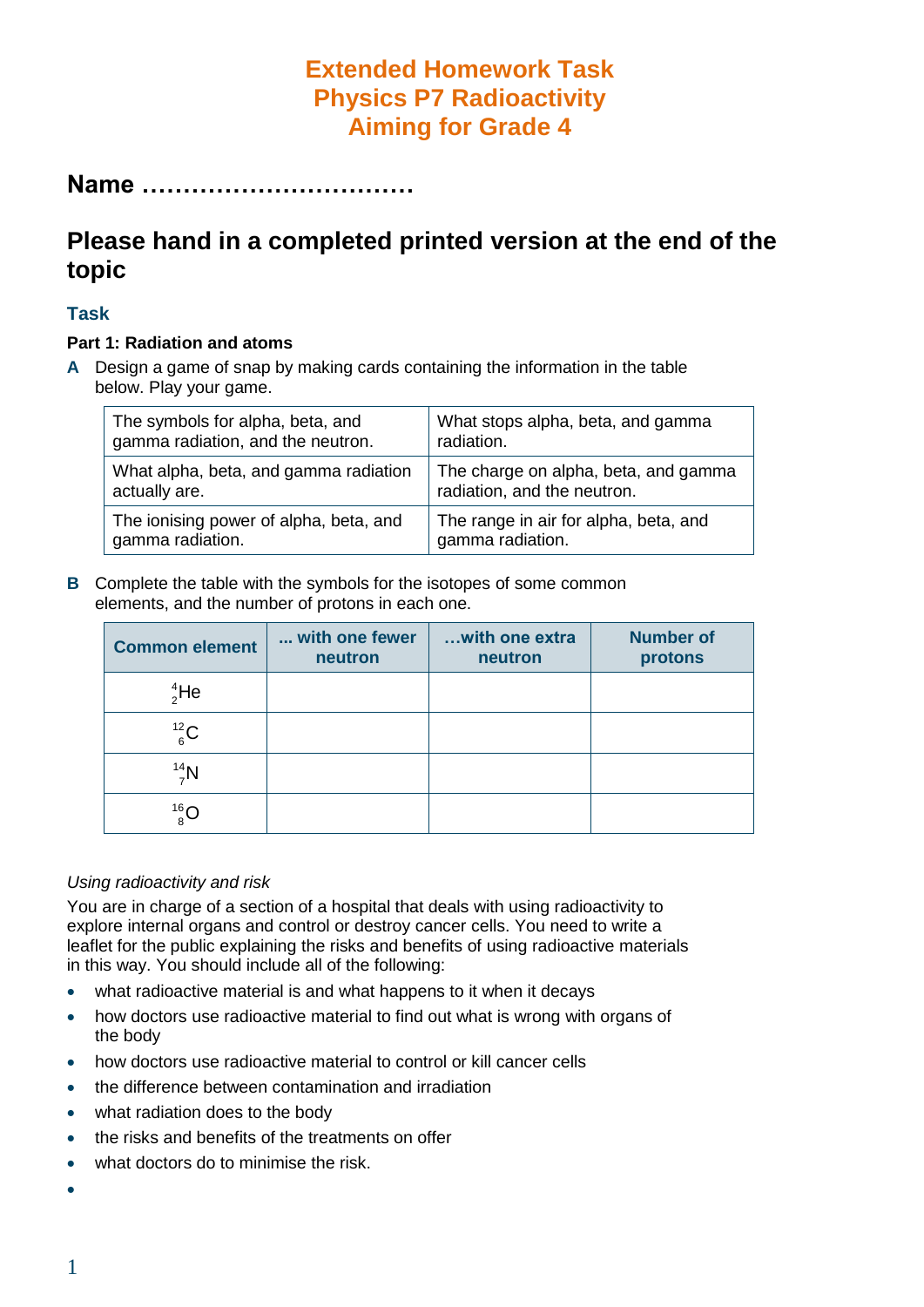### **Questions**

#### **Part 1: Radiation and atoms**

**1** Complete these sentences using the words in the box below. You may need to use some of the words once, more than once, or not at all.

|                                                                                                                  |                                                                  | protons                                                                                  | isotopes                               | radioactive |           | neutrons |     | electrons | neutron                                                                          |  |                     |
|------------------------------------------------------------------------------------------------------------------|------------------------------------------------------------------|------------------------------------------------------------------------------------------|----------------------------------------|-------------|-----------|----------|-----|-----------|----------------------------------------------------------------------------------|--|---------------------|
|                                                                                                                  |                                                                  |                                                                                          |                                        |             |           |          |     |           | The nucleus of any atom contains two types of particle: protons and ___________. |  |                     |
| All atoms of the same element have the same number of ___________. However,                                      |                                                                  |                                                                                          |                                        |             |           |          |     |           |                                                                                  |  |                     |
| atoms of the same element can have different numbers of _______________ and they                                 |                                                                  |                                                                                          |                                        |             |           |          |     |           |                                                                                  |  |                     |
|                                                                                                                  |                                                                  | are called ____________. For example, carbon-12 has one more ____________                |                                        |             |           |          |     |           |                                                                                  |  |                     |
|                                                                                                                  |                                                                  | than carbon-11. Carbon-11 is ______________ and gives out radiation.                     |                                        |             |           |          |     |           |                                                                                  |  | $(6$ marks $)$      |
| 2<br>Choose words or phrases from each column to make three sentences about<br>alpha, beta, and gamma radiation. |                                                                  |                                                                                          |                                        |             |           |          |     |           |                                                                                  |  |                     |
|                                                                                                                  |                                                                  | Alpha                                                                                    |                                        |             | lead      |          |     |           | is not very<br>ionising.                                                         |  |                     |
|                                                                                                                  |                                                                  | <b>Beta</b>                                                                              | is stopped by                          |             | aluminium |          | and |           | is very ionising.                                                                |  |                     |
|                                                                                                                  |                                                                  | Gamma                                                                                    |                                        |             | paper     |          |     |           | hardly ionises.                                                                  |  |                     |
| 3                                                                                                                | a                                                                | Complete theses sentences and describe what happens to atomic mass and<br>atomic number. | When a nucleus emits an alpha particle |             |           |          |     |           |                                                                                  |  | $(3 \text{ marks})$ |
|                                                                                                                  | $(2 \text{ marks})$<br>When a nucleus emits a beta particle<br>b |                                                                                          |                                        |             |           |          |     |           |                                                                                  |  |                     |
|                                                                                                                  |                                                                  |                                                                                          |                                        |             |           |          |     |           |                                                                                  |  |                     |
| C                                                                                                                |                                                                  |                                                                                          | When a nucleus emits a gamma ray       |             |           |          |     |           |                                                                                  |  | $(2 \text{ marks})$ |
|                                                                                                                  |                                                                  |                                                                                          |                                        |             |           |          |     |           |                                                                                  |  | $(2 \text{ marks})$ |
|                                                                                                                  |                                                                  |                                                                                          |                                        |             |           |          |     |           |                                                                                  |  |                     |